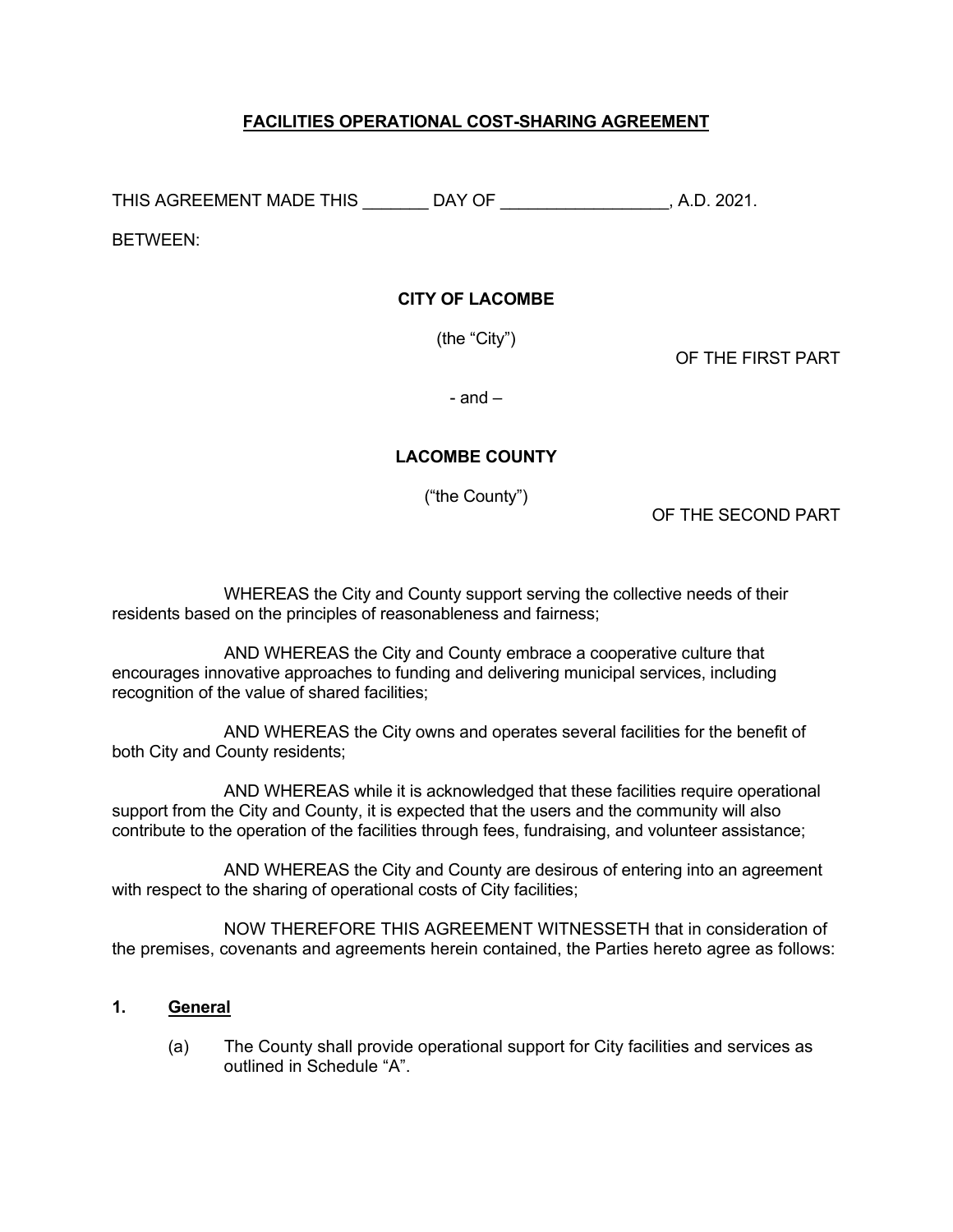- (b) County operational support shall cover operating costs related to the delivery of recreational services. Capital Costs, reserve contributions, and borrowing and/or debenture payments are not eligible costs for the purpose of calculating operational support.
- (c) For greater clarity, Capital Costs means costs associated with the expansion, upgrading or intensification of use of Facilities having a value of \$5,000 or more. Capital funding requests shall be considered under the County's recreational capital funding policies.
- (d) Notwithstanding the funding calculations in Schedule "A", the Parties agree to consider adjustments to the County's annual operational support when a variance in the net operating deficit of 30% or greater is realized at any of the facilities due to a disruption of facility services caused by an Act of God, fire, flood, pandemic, etc.
- (e) As a condition of providing operational support County residents shall be granted the same access and pay the same facility user/program registration fees as City residents.
- (f) County operational support shall be provided by July  $30<sup>th</sup>$  of each year.

# **2. Community Groups – Facility Capital and Operating Funding Requests**

The City and County acknowledge that community groups play an integral role in the construction and operation of facilities for benefit of residents of both municipalities and the region.

To ensure consistency in the information being provided to the City and County the following process shall be used when considering proposals from community groups for projects having a total capital cost of greater than \$500,000 and/or an annual operating cost of greater than \$75,000:

- 1. A joint public meeting of the City and County Councils will be held for the purpose of receiving the community group's presentation and request.
- 2. Following this meeting, the City and County Councils will meet separately to discuss the request either publicly or in-camera. The Chief Administrative Officer (CAO) of each municipality will ensure that the CAO of the other municipality is advised of the date in which the respective Councils will be meeting to discuss the request. No formal resolutions regarding the community group request should be made by either Council at their respective meetings.
- 3. Once the City and County have deliberated separately, a second joint City and County public meeting will be held for the purpose of discussing the community group request and developing a recommendation on the request to be presented to the respective Councils. Though ideally each Council's decision on the recommendation should align with the other's, the independent decision-making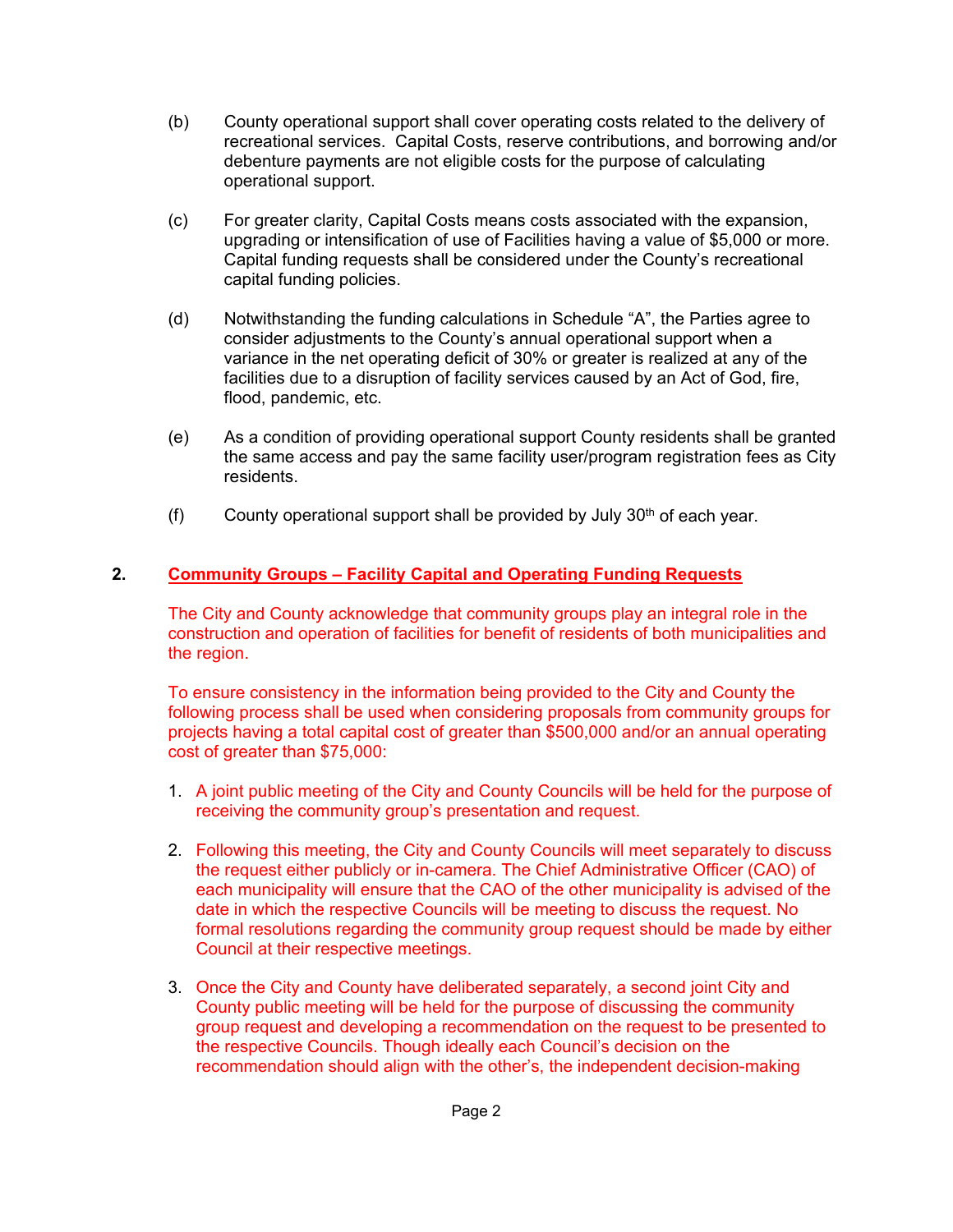authority of each Council must not be compromised. Although not concurrent, the decision of each Council should be well informed by fulsome discussion with the other Council.

## **3. Term**

This Agreement shall commence on the date of signing and shall continue in force until terminated pursuant to Section 4 of this Agreement.

## **4. Termination**

This Agreement shall be terminated:

- (a) upon mutual consent of both Parties; or
- (b) on December  $31^{st}$  of any year provided that one years' written notice to that effect has been given by one Party to the other Party.

### **5. Rights on Termination**

Without restricting any other remedy which one Party may have against the other Party, if the one Party terminates this Agreement pursuant to Section 4 of this Agreement, such termination will in no way restrict the other remedies which one Party may have against the other Party.

### **6. Review**

The Parties agree to review this Agreement in five years from the date of signing, and every five years thereafter, to determine if the County's operational support of City facilities is appropriate by taking into account the operational deficit of the subject facilities and population changes in the City and County.

### **7. Amendments**

Amendments to this Agreement, including changes to Schedule "A", may be necessary from time to time and may be initiated by either Party in writing and shall be agreed upon by both Parties.

### **8. Indemnity**

The City shall indemnify and hold harmless the County, its employees, elected officials, and agents from any and all claims, actions and costs whatsoever, excluding mediation and/or arbitration costs, that may arise directly or indirectly out of any act or omission of the County, its employees, elected officials and agents in the performance or non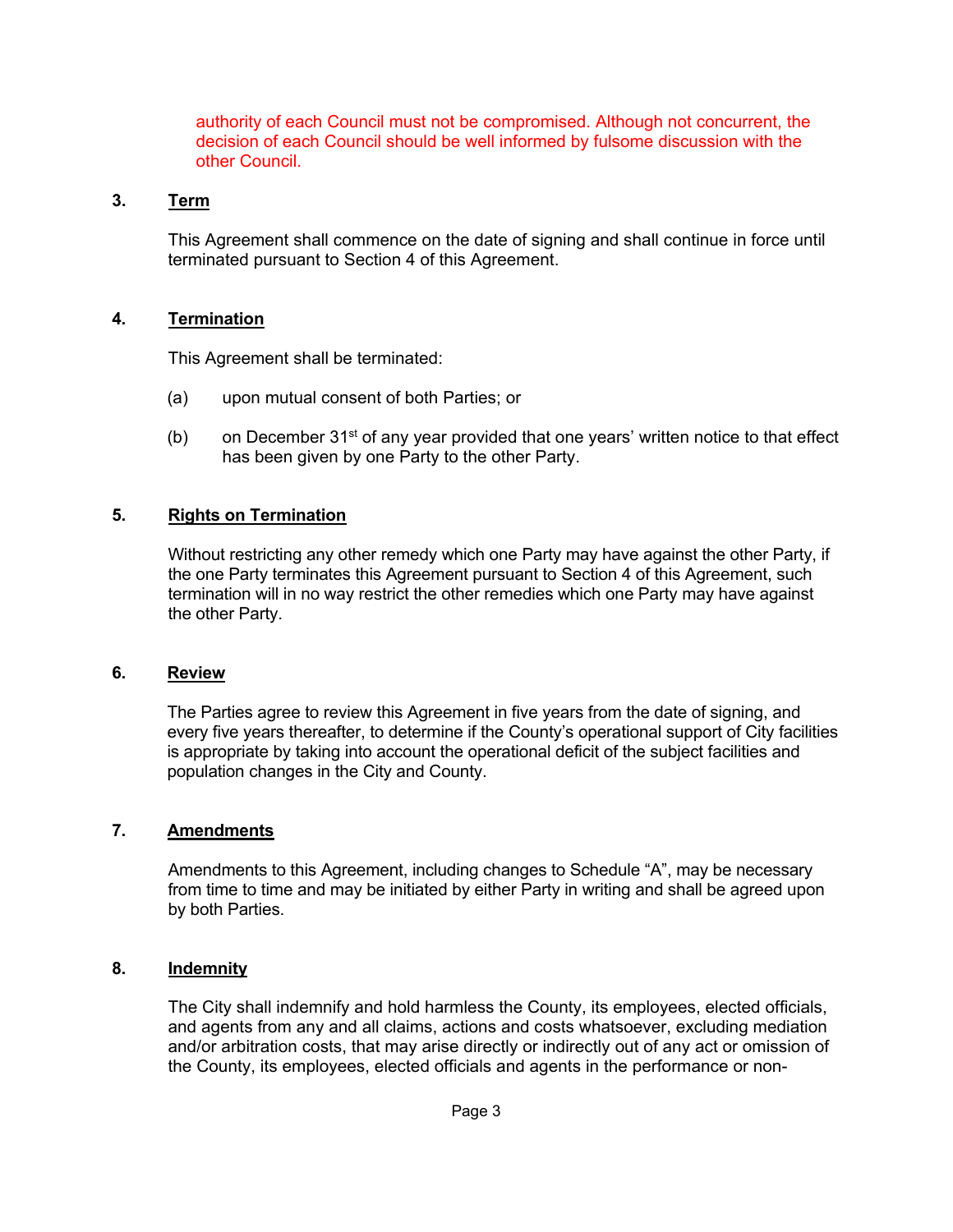performance of this Agreement.

The County shall indemnify and hold harmless the City, its employees, elected officials, and agents from any and all claims, actions and costs whatsoever, excluding mediation and/or arbitration costs, that may arise directly or indirectly out of any act or omission of the City, its employees, elected officials and agents in the performance or nonperformance of this Agreement.

The indemnifications set forth above shall survive the expiration of the Term or the Termination of this Agreement for whatever cause.

# **9. Dispute Resolution**

If any dispute arises between the Parties with respect to any of the provisions of this Agreement, which cannot be resolved by mutual Agreement between the Chief Administrative Officers of the City and County within 30 days of receipt of notice of the matter in dispute, then such dispute shall be referred to two elected officials of each the City and County who shall meet to discuss and attempt to resolve the matter in dispute.

In the event the dispute cannot be resolved by the two elected officials the City and County within 30 days of the matter in dispute being referred to them, then such dispute shall be determined by arbitration in accordance with the following terms and conditions:

- (a) the Parties shall agree upon a single arbitrator (the "Arbitrator") and in the event that the Parties are unable to agree upon the Arbitrator, the matter shall be referred to the Court of Queen's Bench of Alberta for the appointment of the Arbitrator;
- (b) the decision of the Arbitrator shall be binding upon the Parties;
- (c) the cost of each arbitration shall be borne by the Party against which the award is made by the Arbitrator, unless the Arbitrator decides otherwise;
- (d) the Arbitrator shall not alter, amend, or otherwise change the terms and conditions of this Agreement;
- (e) except as modified herein, the provisions of the *Arbitration Act*, RSA 1980, c. A-43, as amended from time to time, shall apply to any arbitration conducted pursuant to this Agreement; and
- (f) notwithstanding any provision contained herein to the contrary, if any dispute which has been submitted to the Arbitrator has not been determined by the Arbitrator within forty-five (45) days of receipt of the notice to arbitrate, either Party at any time thereafter, but prior to a determination being made by the Arbitrator, shall have the right of recourse to the Court of Alberta having jurisdiction for the determination of the dispute, and upon the commencement of any action for such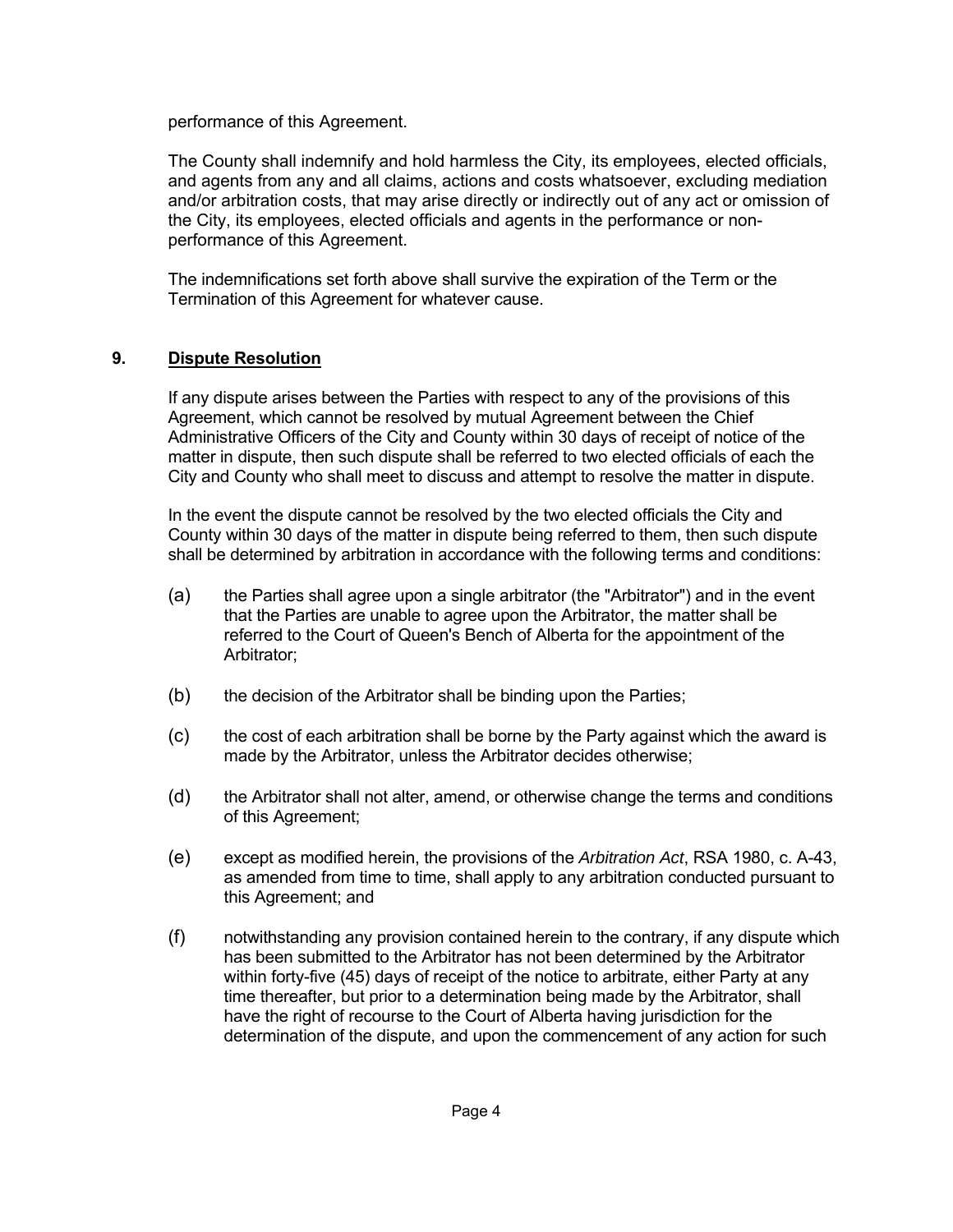purpose the jurisdiction of the Arbitrator with respect of such dispute shall cease.

Notwithstanding Section 9 of this Agreement, upon mutual consent of the Parties, the Parties may utilize the Alberta Municipal Affairs Mediation Services program to assist in resolving any dispute arising from any provision of this Agreement.

#### **10. Force Majeure**

If the Parties fail to meet their respective obligations hereunder within the respective time prescribed, and such failure is directly caused or materially contributed to by Force Majeure, such failure shall be deemed not to be a breach of the obligations of such Party, provided that, in such event, such Party shall use its commercially reasonable efforts to put itself in a position to carry out its obligations hereunder as soon as reasonably possible, to the extent that it is within its power.

#### **11. Unenforceability**

If any portion of this Agreement is deemed to be illegal or invalid, then that portion of the Agreement shall be deemed to be severed from the remainder of the Agreement, and the remainder of the Agreement shall be enforceable.

### **12. Entire Agreement**

This Agreement constitutes the entire Agreement between the Parties relating to the subject matter and supersedes all prior agreements, understandings, negotiations and discussions, whether oral or written, of the Parties and there are no general or specific warranties, representations or other agreements by or among the Parties in connection with the entering into of this Agreement or the subject matter except as specifically set forth herein.

### **13. Freedom of Information and Protection of Privacy**

The City and County acknowledge that the Freedom of Information and Protection of Privacy Act applies to all information generated, collected, or provided under this Agreement, and will comply with its provisions.

### **14. Notices**

Any notice under this Agreement shall be deemed to be given to the other Party if:

- (a) delivered personally;
- (b) mailed by regular mail to the address of the Party to whom it is intended for; or
- (c) by sending a facsimile transmission.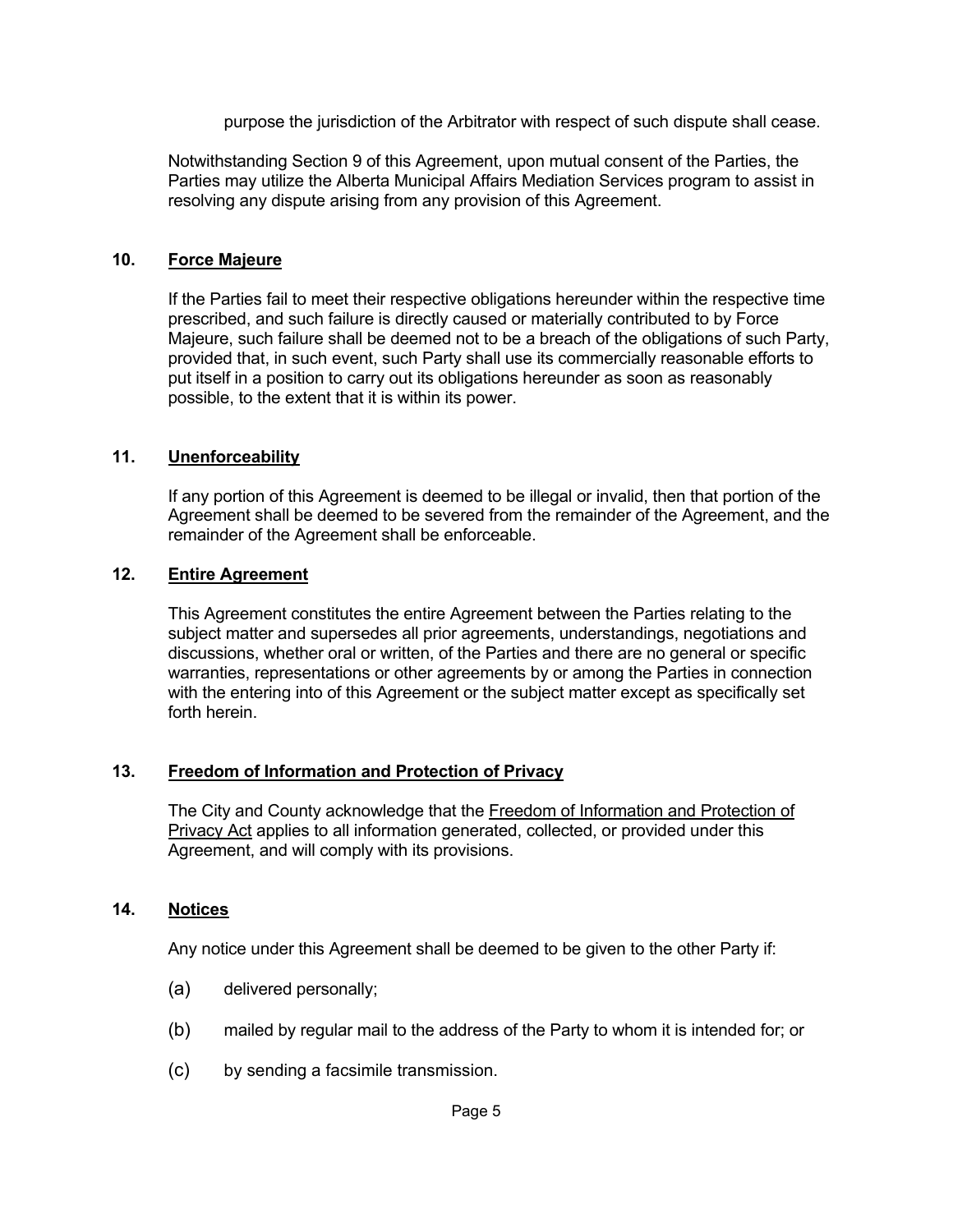A notice or other document sent by post shall be deemed to be sent at the time when the same was deposited in a post office or public letter box, and any notice mailed shall be deemed to have been received on the fourth (4th) day after the date it is postmarked. A notice or other document sent by fax transmission or by any other like method by which a written or recorded message may be sent shall be deemed to be delivered at the time when the same was transmitted by the sender.

| if to the City: | <b>CITY OF LACOMBE</b> |
|-----------------|------------------------|
|                 | $5432 - 56$ Avenue     |
|                 | Lacombe, AB T4L 1E9    |
|                 | Email: cao@lacombe.ca  |
|                 |                        |

| if to the County: | <b>LACOMBE COUNTY</b>         |
|-------------------|-------------------------------|
|                   | RR 3                          |
|                   | Lacombe, AB T4L 2N3           |
|                   | Email: info@lacombecounty.com |

### **15. Assignment**

This Agreement shall not be assignable by the City to any other person, firm, or corporation without the prior written consent of the County.

### **16. GST Exclusive**

All amounts payable by the county to the City hereunder will be exclusive of any Goods and Services Tax ("GST"), and the County will, in addition to the amounts payable hereunder, pay to the City all amounts of GST applicable thereon.

### **17. Enurement**

This Agreement shall be binding upon the Parties and their successors.

### **18. Governing Law and Submission to Jurisdiction**

This Agreement shall be governed by and construed in accordance with the laws of the Province of Alberta and the Parties hereby submit to the jurisdiction of the Courts in the Province of Alberta.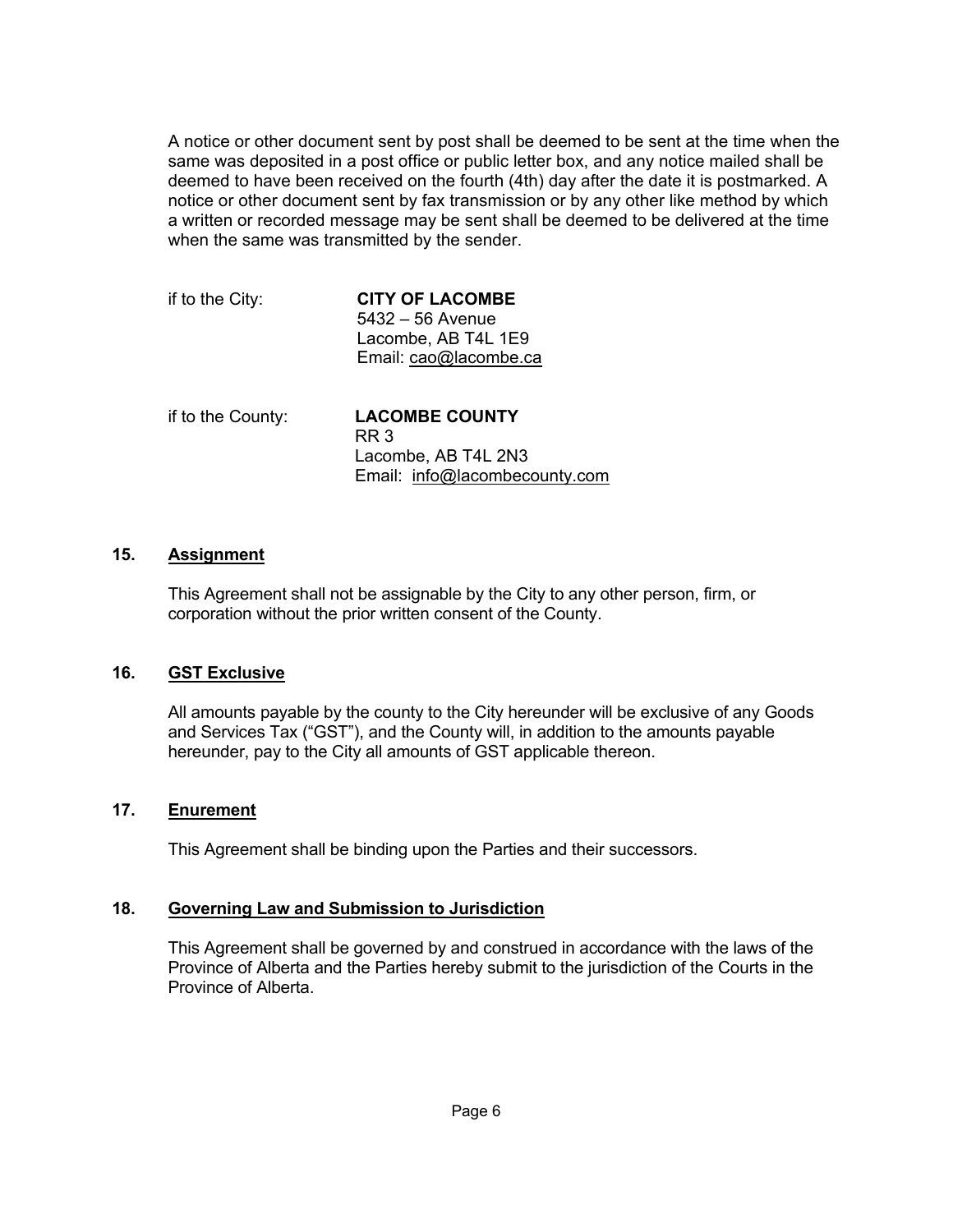IN WITNESS WHEREOF the Parties have set their seals and hands of their duly authorized signing officers in that behalf on the day and year first above written.

**CITY OF LACOMBE COUNTY** 

 $\mathcal{L}_\text{max} = \frac{1}{2} \sum_{i=1}^{n} \frac{1}{2} \sum_{i=1}^{n} \frac{1}{2} \sum_{i=1}^{n} \frac{1}{2} \sum_{i=1}^{n} \frac{1}{2} \sum_{i=1}^{n} \frac{1}{2} \sum_{i=1}^{n} \frac{1}{2} \sum_{i=1}^{n} \frac{1}{2} \sum_{i=1}^{n} \frac{1}{2} \sum_{i=1}^{n} \frac{1}{2} \sum_{i=1}^{n} \frac{1}{2} \sum_{i=1}^{n} \frac{1}{2} \sum_{i=1}^{n} \frac{1$ Mayor Reeve

 $\mathcal{L}_\text{max} = \frac{1}{2} \sum_{i=1}^{n} \frac{1}{2} \sum_{i=1}^{n} \frac{1}{2} \sum_{i=1}^{n} \frac{1}{2} \sum_{i=1}^{n} \frac{1}{2} \sum_{i=1}^{n} \frac{1}{2} \sum_{i=1}^{n} \frac{1}{2} \sum_{i=1}^{n} \frac{1}{2} \sum_{i=1}^{n} \frac{1}{2} \sum_{i=1}^{n} \frac{1}{2} \sum_{i=1}^{n} \frac{1}{2} \sum_{i=1}^{n} \frac{1}{2} \sum_{i=1}^{n} \frac{1$ Chief Administrative Officer County Manager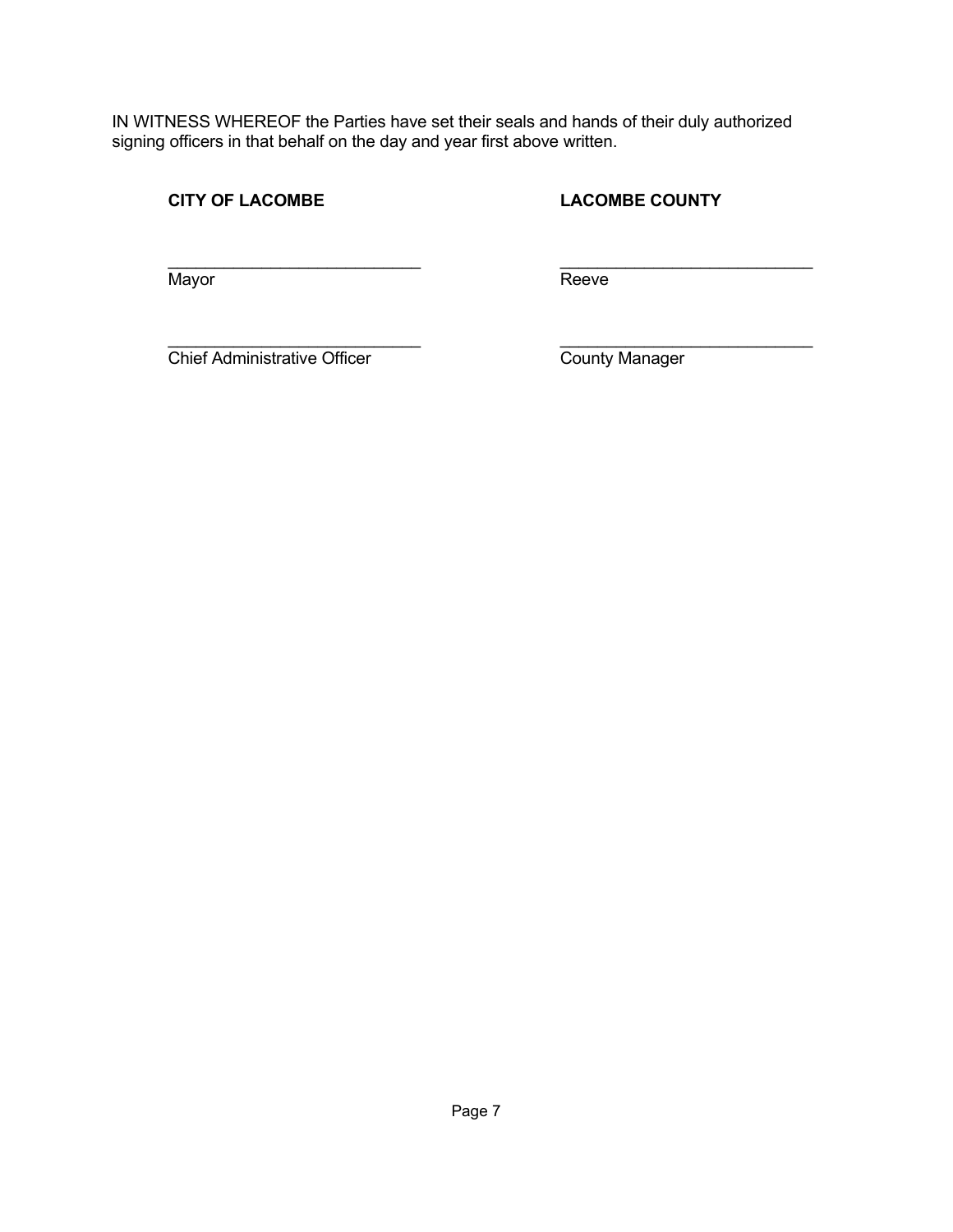## **SCHEDULE "A"**

- 1. The following City of Lacombe facilities are deemed eligible for Lacombe County annual operating support:
	- a. Cemetery
	- b. Lacombe Memorial Centre
	- c. Kinsmen Aquatic Centre and Spray Park
	- d. Arenas 1 and 2
	- e. Ball Diamonds
	- f. Soccer Fields
	- g. Skateboard Park and
	- h. Lacombe Public Library
- 2. Annual Operational Support:
	- a. 2020 operational support shall be \$688,136 representing the average annual County support for 2016 to 2019.
	- b. 2021 and future year's support shall be determined using the following calculations:

Let  $X = Inflation$  Adjustment

- Let Y = Population Ratio Adjustment
- Let  $Z =$  Facility Deficit Adjustment

The inflation adjustment is applied every year.

The Population Ratio Adjustment and Facility Deficit Adjustment are applied only in those years in which federal census data is released, excluding 2022. Assuming the next release of federal census data occurs in 2022, and continues every 5 years thereafter, the calculation schedule is as follows:

2021 Transfer = (2020 Transfer) \* X

2022 Transfer = (2021 Transfer) \* X

2023 Transfer = 2022 (Transfer) \* X

2024 Transfer = 2023 (Transfer) \* X

2025 Transfer = 2024 (Transfer) \* X

2026 Transfer = 2025 (Transfer) \* X

2027 Transfer = 2026 (Transfer) \* Y \* Z … repeating on a presumed 5-year rotation thereafter